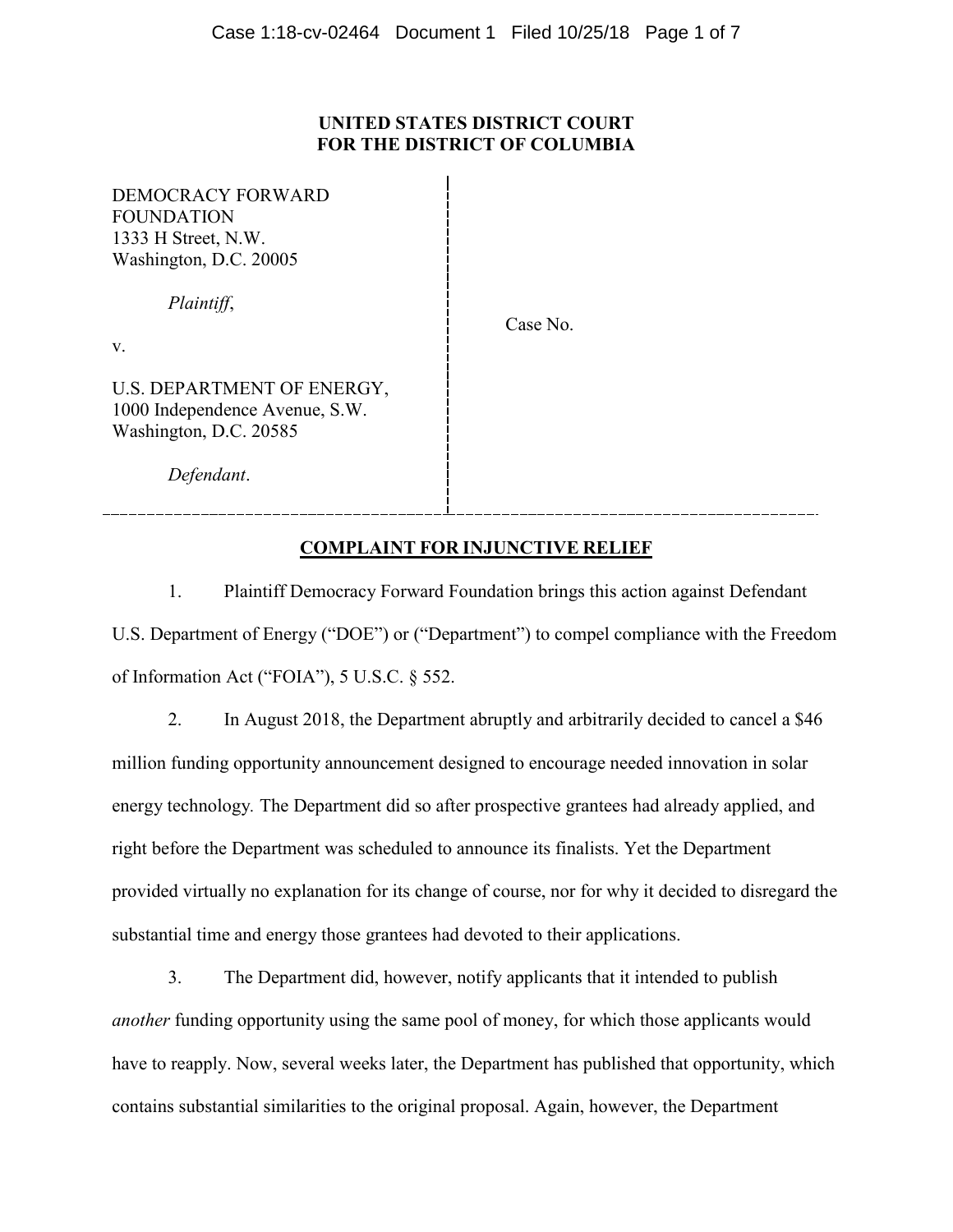#### Case 1:18-cv-02464 Document 1 Filed 10/25/18 Page 2 of 7

provided no explanation for why it chose to wipe the slate clean and start again, to the detriment of the public.

4. Notwithstanding the Department's silence, there is substantial concern in the regulated community that the Department's decision--and its approach to funding innovation more broadly--is politically motivated. Advocates worry that the administration intends to direct funding to its preferred recipients, regardless of the merit of their applications. Whether or not these concerns are well-founded, the public deserves to know why the Department elected to waste the time and money of prospective grantees, and of the Department itself.

5. Despite the significance of these records, Defendant has failed to sufficiently respond to Plaintiff's request. Plaintiff therefore respectfully requests that the Court compel Defendant to comply with FOIA and produce all responsive, non-exempt records.

### **Jurisdiction and Venue**

6. This Court has jurisdiction over this action pursuant to 5 U.S.C.  $\S 552(a)(4)(B)$ and 28 U.S.C. § 1331.

7. Venue is proper under 5 U.S.C.  $\S 552(a)(4)(B)$  and 28 U.S.C.  $\S 1391(e)$ .

8. Because Defendant has failed to comply with the applicable time limit provisions of FOIA, Plaintiff is deemed to have exhausted its administrative remedies pursuant to 5 U.S.C.  $§$  552(a)(6)(C)(i).

#### **Parties**

9. Plaintiff Democracy Forward Foundation is a not-for-profit organization incorporated under the laws of the District of Columbia and based in Washington, D.C. Plaintiff works to promote transparency and accountability in government, in part, by educating the public on government actions and policies.

2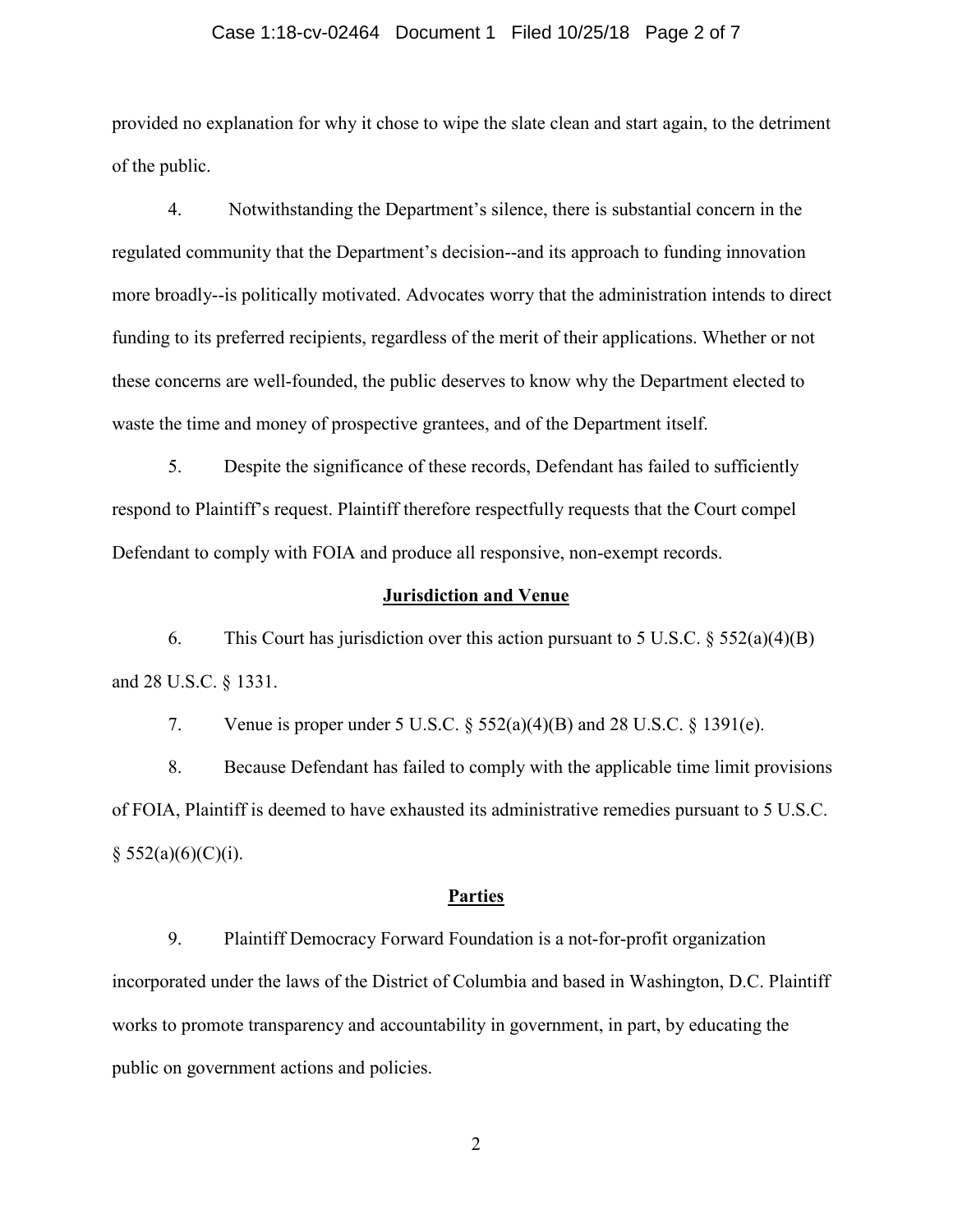## Case 1:18-cv-02464 Document 1 Filed 10/25/18 Page 3 of 7

10. Defendant the U.S. Department of Energy ("DOE") is a federal agency within the meaning of FOIA (*see* 5 U.S.C. § 552(f)(1)) that is headquartered in Washington, D.C., and has possession, custody, and control of records to which Plaintiff seeks access.

# **The Department's Unexplained Cancellation of a Multi-Million Dollar Funding Opportunity**

11. On April 17, 2018, Secretary Rick Perry announced a \$105.5 million funding opportunity announcement ("FOA") directed toward innovation in solar technology. This funding was divided into four distinct topics, with Topic 1, Advanced Solar Systems Integration Technologies, setting aside up to \$46 million for approximately [1](#page-2-0)4 projects.<sup>1</sup>

12. Finalists for the Topic 1 grants were scheduled to be announced on September 3, 2018.[2](#page-2-1)

13. On August 31, 2018, the Department, under the direction of Acting Assistant

Secretary for the Office of Energy Efficiency and Renewable Energy (EERE) Cathy Tripodi,

denied all applicants and posted a new Advanced Solar Systems Integration Technologies Notice

of Intent (NOI).<sup>[3](#page-2-2)</sup>

<span id="page-2-0"></span>Press Release, U.S. Dep't of Energy, U.S. Sec'y of Energy Rick Perry Announces \$105 Million in New Funding to Advance Solar Tech. (Apr. 17, 2018), [https://www.energy.gov/articles/us-secretary-energy-rick-perry-announces-105-million-new](https://www.energy.gov/articles/us-secretary-energy-rick-perry-announces-105-million-new-funding-advance-solar-technologies)[funding-advance-solar-technologies.](https://www.energy.gov/articles/us-secretary-energy-rick-perry-announces-105-million-new-funding-advance-solar-technologies)

<span id="page-2-1"></span><sup>&</sup>lt;sup>2</sup> U.S. Dep't of Energy, Funding Opportunity Announcement: FY 2018 Solar Energy Technologies Office, Announcement No. DE-FOA-0001840 (Apr. 17, 2018), [https://www.energy.gov/eere/solar/funding-opportunity-announcement-fy-2018-solar-energy](https://www.energy.gov/eere/solar/funding-opportunity-announcement-fy-2018-solar-energy-technologies-office)[technologies-office.](https://www.energy.gov/eere/solar/funding-opportunity-announcement-fy-2018-solar-energy-technologies-office)

<span id="page-2-2"></span><sup>&</sup>lt;sup>3</sup> U.S. Dep't of Energy, Advanced Solar Systems Integration Technologies Notice of Intent (NOI), Announcement No. DE-FOA-0001986 (Aug. 31, 2018), [https://www.grants.gov/web/grants/view-opportunity.html?oppId=308651.](https://www.grants.gov/web/grants/view-opportunity.html?oppId=308651)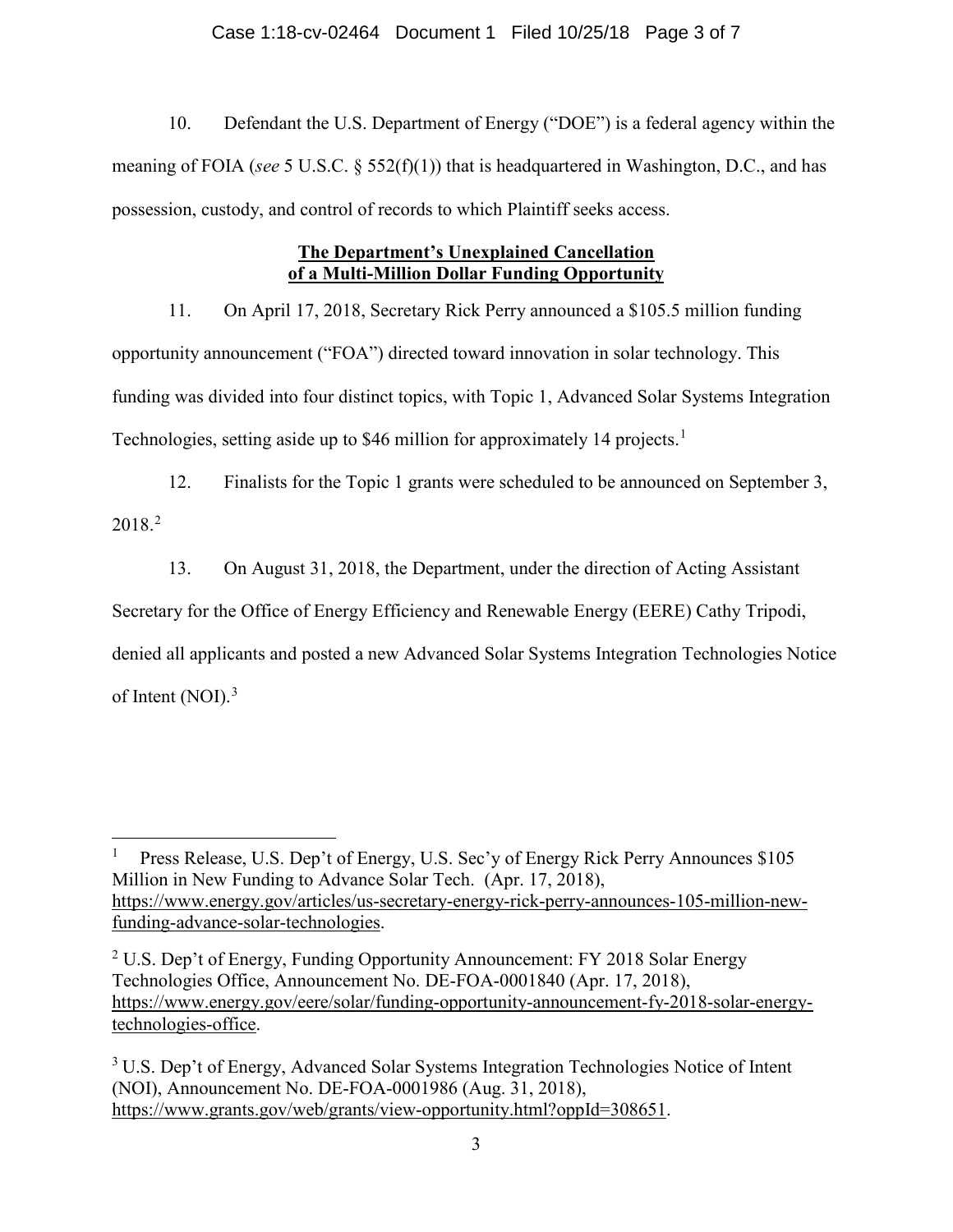14. On October 15, 2018, it was reported that the Department had made available \$46

million for approximately ten similarly focused solar projects.<sup>[4](#page-3-0)</sup> The Department anticipates that

it will provide Selection Notifications for this funding on March 22, 2019.<sup>[5](#page-3-1)</sup>

# **Plaintiff's FOIA Request**

15. On September 10, 2018, Plaintiff submitted a FOIA request to the Department,

seeking the following records for the time period of March 23, 2018 to the date the search is

conducted:

- a. All correspondence, including any attachments, regarding the approval process for issuance and cancellation of DOE's Solar Energy Technology Office FOA FY 2018 (eventually titled DOE-FOA-0001840) and issuance of DOE's Advanced Solar Systems Integration Notice of Intent (eventually titled DOE-FOA-0001986), sent to or from the following individuals [hereinafter "Covered Individuals"]:
	- i. Cathy Tripodi, Acting Assistant Secretary (EERE)
	- ii. Brian McCormack, Chief of Staff
	- iii. Mark Menezes, Under Secretary for Energy
	- iv. Sophia Varnasidis, Chief of Staff, Under Secretary for Energy
	- v. Daniel Simmons, Acting Assistant Secretary (EERE)
	- vi. Alex Fitzsimmons, Chief of Staff (EERE)
	- vii. Kevin Jayne, Special Advisor to the PDAS (EERE)
	- viii. Tim Unruh, Deputy Assistant Secretary, Renewable Energy
	- ix. Ian Hamos, Chief of Staff, Renewable Energy
	- x. Jennifer Garson, Chief of Staff, Renewable Energy
	- xi. Charlie Gay, Director, Solar Energy Technologies Office
	- xii. Becca Jones-Albertus, Deputy Director, Solar Energy Technologies Office
	- xiii. Bindu Jacobs, Deputy Assistant Secretary, Operations (EERE)
	- xiv. Leslie Pezzulo, Chief of Staff, Operations (EERE)
	- xv. John Barth, Budget Director (EERE)
	- xvi. Derek Passarelli, Director, Golden Field Office
	- xvii. Diana Bobo, Grants Manager, Golden Field Office

<span id="page-3-1"></span><sup>5</sup> U.S. Dep't of Energy, Funding Opportunity Announcement: Advanced Systems Integration for Solar Technologies (ASSIST), Announcement No. DE-FOA-0001987 (Oct. 15, 2018) [https://www.energy.gov/eere/solar/funding-opportunity-announcement-advanced-systems](https://www.energy.gov/eere/solar/funding-opportunity-announcement-advanced-systems-integration-solar-technologies-assist)[integration-solar-technologies-assist.](https://www.energy.gov/eere/solar/funding-opportunity-announcement-advanced-systems-integration-solar-technologies-assist)

<span id="page-3-0"></span> <sup>4</sup> *DOE Offers 46m for Solar Projects to Combat Cyber Threats*, Politico Pro (Oct. 2018), [https://subscriber.politicopro.com/cybersecurity/whiteboard/2018/10/doe-offers-46m-for-solar](https://subscriber.politicopro.com/cybersecurity/whiteboard/2018/10/doe-offers-46m-for-solar-projects-to-combat-cyber-threats-2071379)[projects-to-combat-cyber-threats-2071379.](https://subscriber.politicopro.com/cybersecurity/whiteboard/2018/10/doe-offers-46m-for-solar-projects-to-combat-cyber-threats-2071379)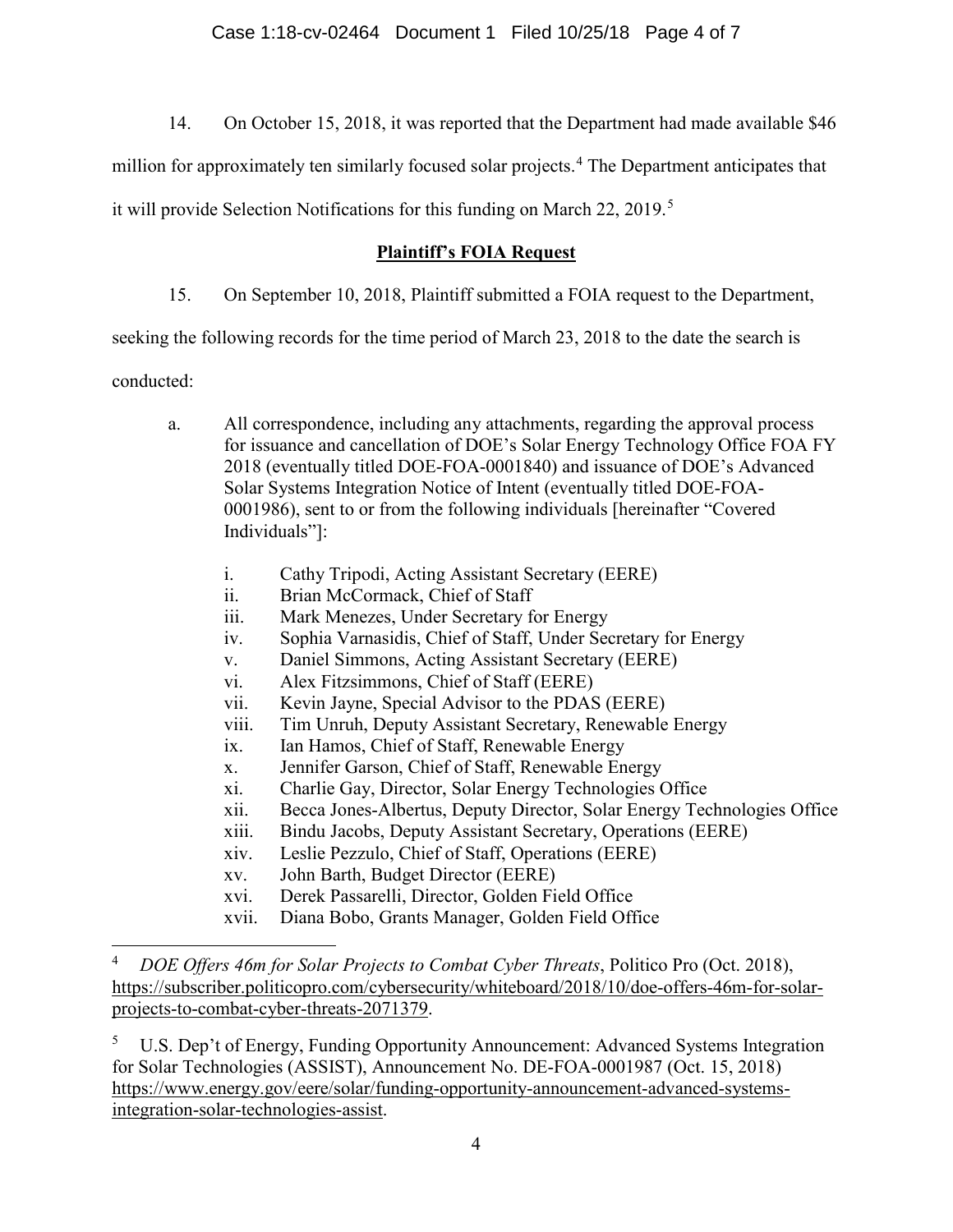- xviii. Clay Pfrangle, Grant Management Specialist, Golden Field Office
- xix. Bruce Walker, Assistant Secretary, Office of Electricity
- xx. Karen Evans, Assistant Secretary, Cybersecurity, Energy Security, and Emergency Response
- xxi. Catherine Jereza, Deputy Assistant Secretary, Transmission Permitting and Technical Assistance
- xxii. John Vonglis, Chief Financial Officer
- xxiii. Christopher Johns, Director of Budget (CFO)
- b. All correspondence, including any attachments, regarding Acting Assistant Secretary Tripodi's use of the terms "political", "midterms", or "geographic diversity", sent to or from the Covered Individuals.
- c. All correspondence, including any attachments, regarding the cost of the merit review process for part or all of DOE's Solar Energy Technology Office FOA FY 2018 (eventually titled DOE-FOA-0001840) or DOE's Advanced Solar Systems Integration Notice of Intent (eventually titled DOE-FOA-0001986), sent to or from the Covered Individuals.
- d. All correspondence, including any attachments, regarding the use of dollars appropriated for the Solar Energy Technologies Office to other applied energy offices, including, but not limited to, the Office of Electricity Delivery and Energy Reliability (OE) and the Office of Cybersecurity and Emergency Response (CESR), sent to or from the Covered Individuals.
- 16. Plaintiff sought a waiver of search and duplicating fees under 5 U.S.C. §

 $552(a)(4)(A)(iii)$ , which requires a fee waiver if the disclosure is "in the public interest because it

is likely to contribute significantly to public understanding of the operations or activities of the

government and is not primarily in the commercial interest of the requester."

17. On September 11, 2018, the Department confirmed receipt of Plaintiff's FOIA

request and assigned it a tracking number of HQ-2018-01594-F.

18. On October 19, 2018, the Department granted Plaintiff's request for a waiver of

fees.

19. As of the date of this Complaint, Defendant has failed to notify Plaintiff whether and when it will comply with Plaintiff's FOIA request (*see* 5 U.S.C. § 552(a)(6)(A)(i)), whether it will produce all requested records, or whether it will demonstrate that they are lawfully exempt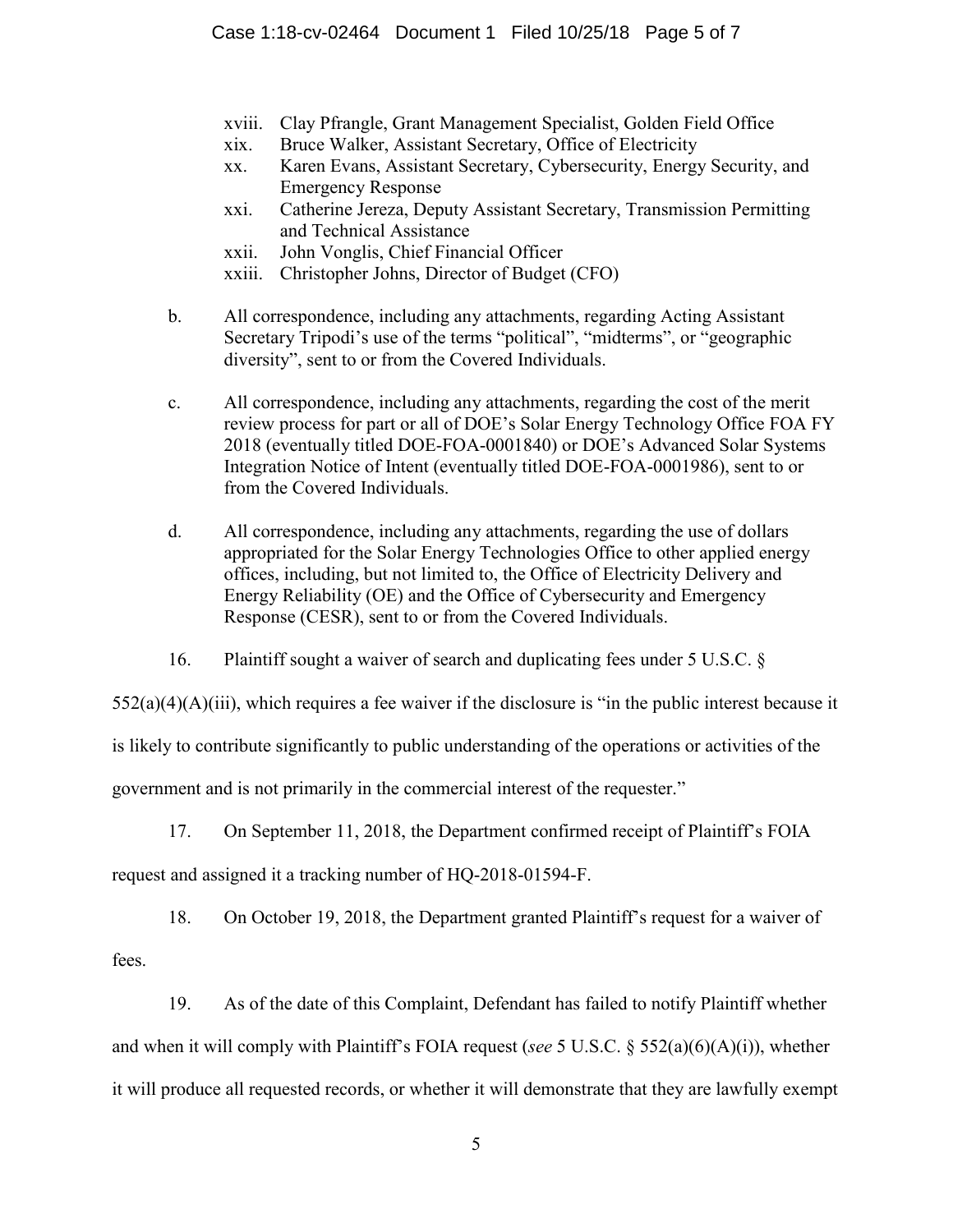from production (*see id.* § 552(a)(6)(C)). Nor has Defendant notified Plaintiff of the scope of any responsive records Defendant intends to produce or withhold, and the reasons for any withholdings, or informed Plaintiff that it may appeal any adequately specific, adverse determination.

20. Because Defendant has "fail[ed] to comply with the applicable time limit provisions" of the FOIA, even with the benefit of any extensions of time that Defendant might have claimed, Plaintiff is "deemed to have exhausted [its] administrative remedies." *See id.* §  $552(a)(6)(C)(i)$ .

## **Count One (Violation of the FOIA, 5 U.S.C. § 552)**

21. By failing to respond to Plaintiff's request within the statutorily prescribed time limit, Defendant has violated its duties under FOIA, including but not limited to its duties to conduct a reasonable search for responsive records and to produce all responsive, reasonably segregable, non-exempt information.

#### **Request for Relief**

WHEREFORE, Plaintiffs respectfully request that this Court:

1. order Defendant to conduct a search for any and all records responsive to Plaintiff's FOIA request using search methods reasonably likely to lead to discovery of all responsive records;

2. order Defendant to produce, by a date certain, any and all non-exempt responsive records and a *Vaughn* index of any responsive records withheld under a claim of exemption;

3. enjoin Defendant from continuing to withhold any and all non-exempt responsive records;

4. order Defendant to grant Plaintiff's request for a fee waiver;

6